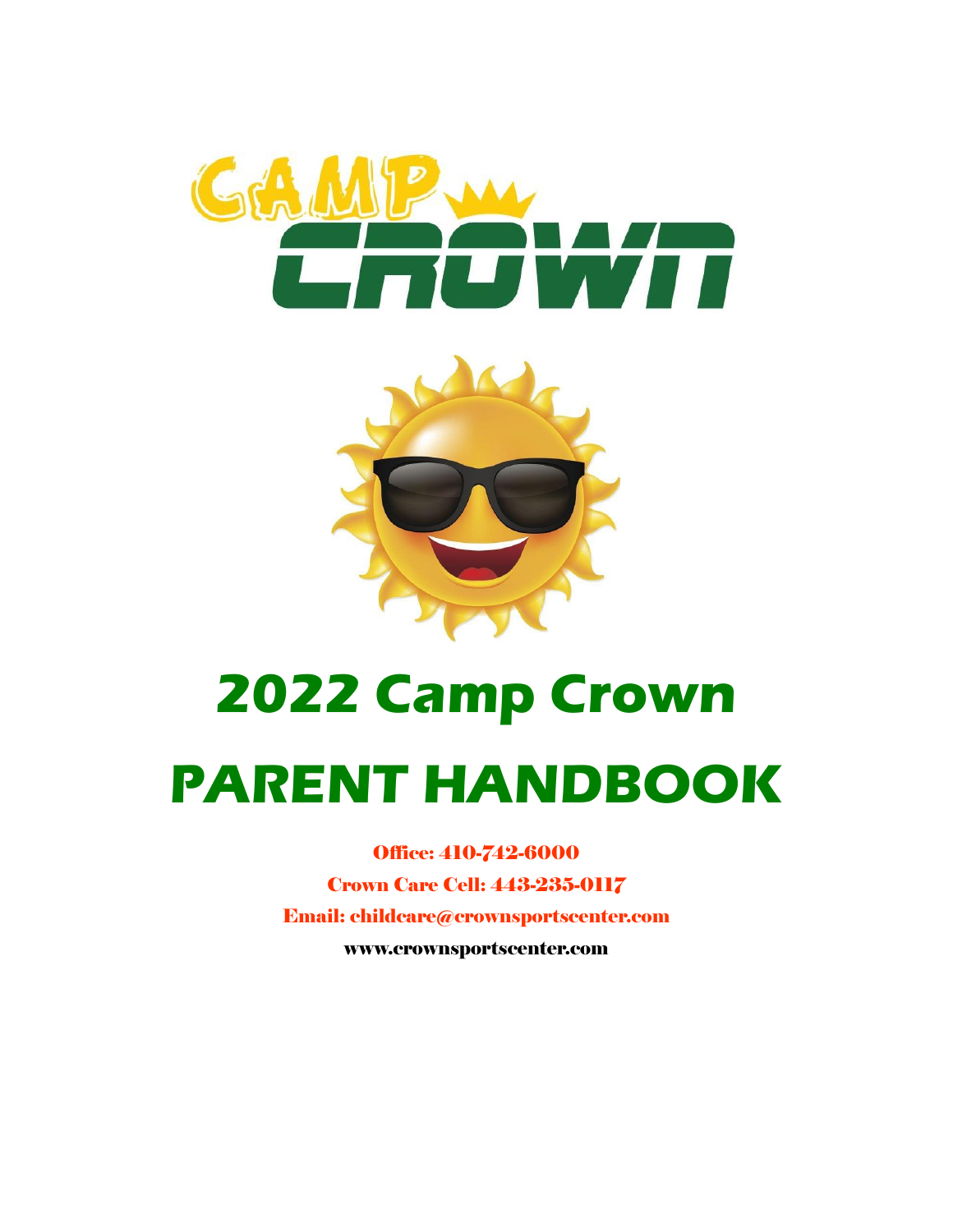# **Parents/ Guardians Handbook**

# **Staff**

Our active and excited staff is sure to make Camp Crown a great place to spend summer break. Our staff is thoroughly trained on camp policies, safety procedures, active and passive games, arts & crafts, and athletic activities. All staff will undergo fingerprinting and background checks and will be CPR and First Aid Certified. There are always certified lifeguards on duty when we are at the pool, in addition to our counselors.

# **Hours of Operation**

- Camp Crown activities will begin at 9:00am and end at 4:00pm
- Parents are able to drop off campers as early as 6:30 am and pick up as late at 5:30 pm.

# **Sign In/Sign Out Policy**

- Campers must be signed in and out each day by a parent or other authorized adult listed on the pick-up form or Procare account.
- Authorized persons will be required to show ID.
- Parents must inform Camp Crown of changes, in writing, if an authorized person is added or deleted from the approved pick-up list or you may add them to your child's Procare account.
- Campers may not sign themselves in our out.

# **Late Pick-up Fee Policy**

- A Late Fee of \$1 per minute will be assessed anytime a camper is picked up after 5:30 pm.
- Payment is due when you pick up your camper or can be billed to your card on file.
- We recognize that emergencies arise and request that parents call if they are delayed for any reason. However, the late fee will still be assessed.

# **Attendance Policy**

• There will be no financial credit made for absences, illness, or suspensions.

# **Dress Code**

- Children must come to camp dressed appropriately for a day of physical activity.
- Campers must wear athletic shoes.
- Campers may not wear open-toed shoes, sandals, flip flops, or boots to camp.
	- o Field trips and swimming days are the only exception but must have closed-toe shoes to change into after the trip.
- Flip Flops or water shoes may be sent on pool or water days.
- Clothing with inappropriate wording or graphics are not permitted.
- Please send an extra set of clothing in case of accidents or spills.
- Camp Crown t-shirts must be worn on all field trips.

# **Personal Belongings**

- Camp Crown will not be held responsible for damaged, lost, or stolen items.
- All items should be clearly labeled with camper's first and last name.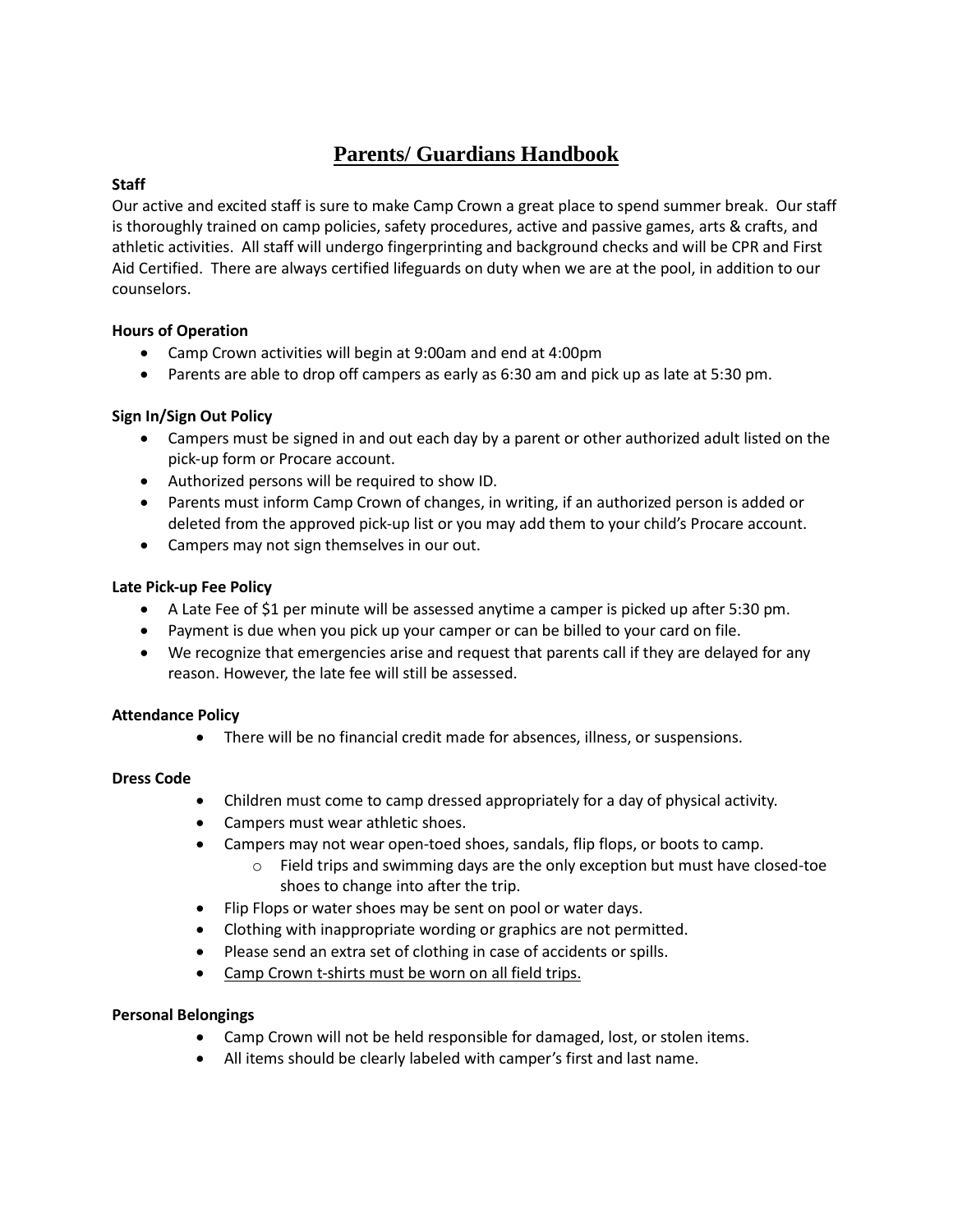#### **Medications**

- Medications will be administered by the Camp Director or designee.
- A Medical Authorization Form signed by the child's physician must be provided for every medication to be administered to the child.
- Both prescription and over-the-counter medications require a physician signed Medical Authorization Form.
- All medications will be stored in a locked container in the office. Campers and staff may not carry non-emergency medications on their person or store it in their bags.

#### **Field Trips**

- All campers will be included in every field trip.
- Campers are required to wear their Camp Crown t-shirt for all field trips and swimming trips.
- *If your camper arrives at camp without a Camp Crown t-shirt on a field trip/swimming day, you will be required to purchase a new shirt, for \$10, which will be billed to your account.*
- No refunds, cancellations or exchanges will be given for missed field trips, even with advanced notice.

#### **Transportation**

- Campers are transported by school bus or the Crown Care van.
- Campers will not be transported in personal vehicles.

#### **Safety**

• We will notify you if your child becomes injured or sick. If you are not available, we will notify the individual listed as the emergency contact. A sick child must be picked up within one hour of our call to you.

#### **Sunscreen**

- Camp Crown will not supply sunscreen for campers. Sunscreen is to be supplied by the parent and placed in the camper's bag.
- Please apply sunscreen to your child in the morning before drop-off.
- Campers apply their own sunscreen as needed or whenever we go outside for an extended amount of time.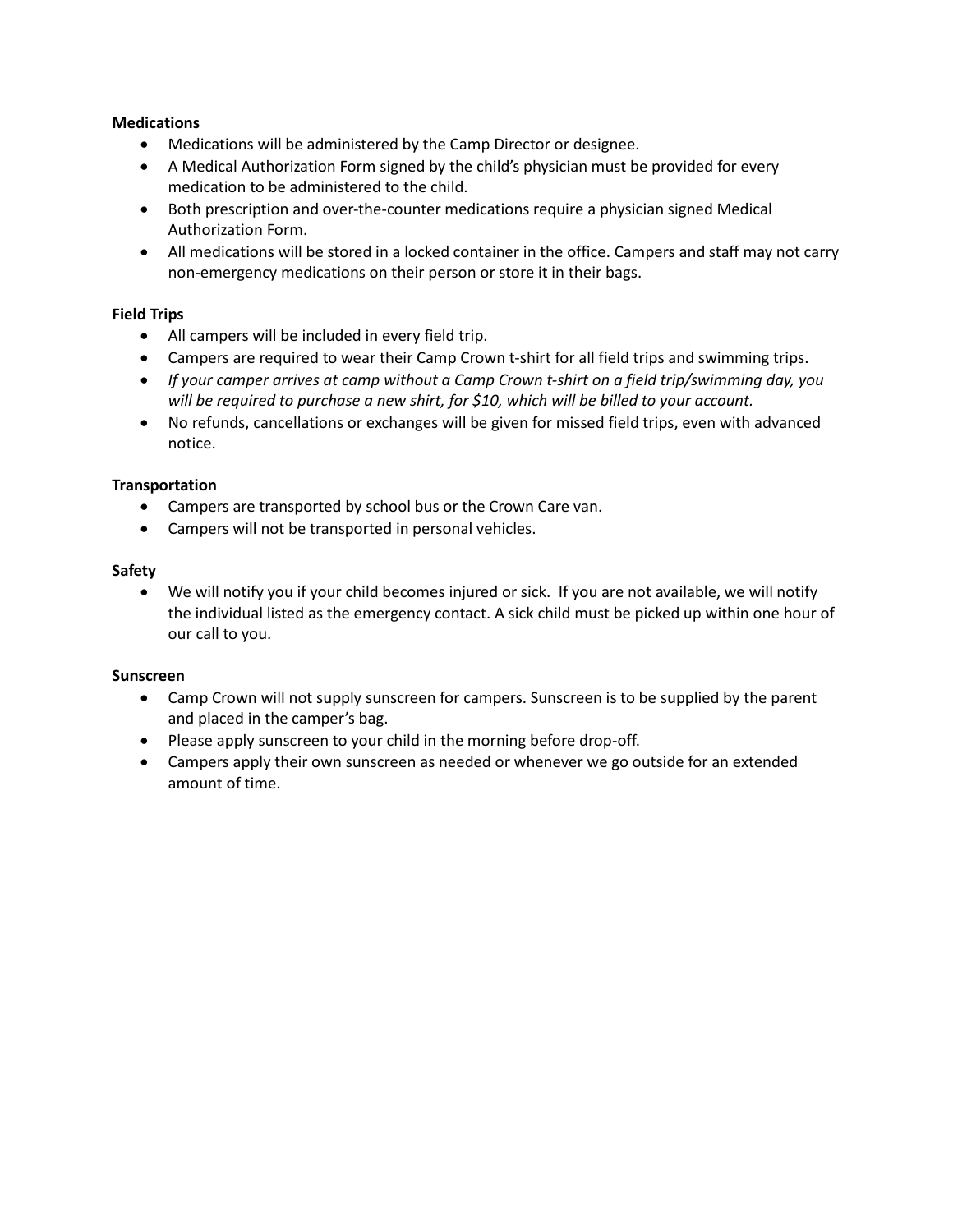#### **Conduct and Discipline**

- Camp Crown is committed to providing a safe and positive environment for all campers.
- Campers and parents are expected to immediately report any personal offense to the Camp Director.
- Code of Conduct
	- Campers are treated with respect and are to be respectful to others.
	- **EXEC** Campers are to be respectful of Crown property and the property of others.
	- Campers are to use appropriate language.
	- Campers are to obey the bus rules when traveling to the pool and field trips.
	- Campers are to stay with their designated group and leaders during the program and must abide by designated camp boundaries.
	- Campers are to show good sportsmanship.
	- Campers are expected to conduct themselves in a manner which does not jeopardize the safety and enjoyment of themselves, other campers, staff, or the facility.
- Disciplinary Measures May Include:
	- Time Out
	- Loss of privileges
	- Phone call to parent
	- Parent Conference
	- Suspension
	- Immediate dismissal without a refund
- Camp Crown will use the following procedures to address significant disciplinary problems for campers who fail to abide by the Code of Conduct
	- 1st Infraction Verbal warning. Parent/ Guardian will be called by staff to discuss incident or staff will discuss incident at pick up. Child may be denied right to participate in special event or trip.
	- 2nd Infraction written warning sent home. Parent/ Guardian will be called by staff to discuss incident or staff will discuss incident at pick up. Child may be denied right to participate in special event or trip.
	- 3rd Infraction- Parent/ Guardian conference will be scheduled immediately to identify problem and discuss solutions. Suspension and/or dismissal for remainder of camp could result.

After a conference, if the child's behavior does not improve, the child may be expelled from the program. Parents will forfeit any fees for the remainder of the session.

Note: Serious infractions may warrant immediate expulsion from program at any stage of the disciplinary process.

#### **Tuition Rates**

- No minimum number of weeks is required.
- \$30 registration fee
- Weekly tuition
	- \$180 per week which include all field trips, swimming and Snowies.
	- Sibling Tuition \$170 per week which include all field trips, swimming and Snowies.

Tuition payments are due Monday of the week your camper is attending and will be billed to the card or account on file. A \$10 late fee will apply to any account not paid in full by Wednesday. A \$35 NSF will be applied for any returned payment.